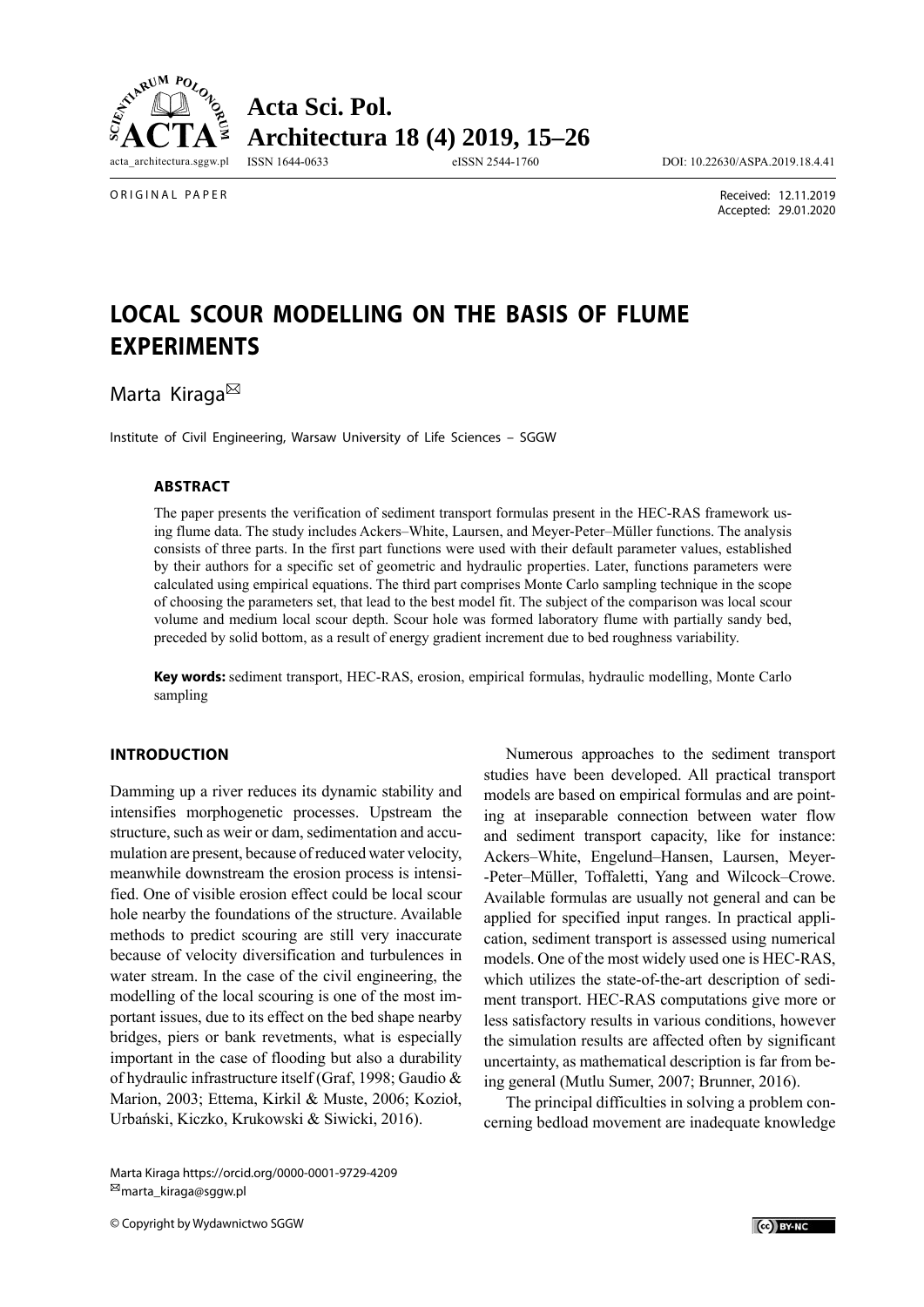of the natural processes and the unavoidable lack of similarity in model experiments. Sediment transport equations were formulated for specific set of geometric and hydraulic properties, though because of multiplicity of river or flume cases, to begin with various geometry of the bed, particle dimensions, water flow movement conditions or sediment load input, there is a need for further analysis of formulas for different flow conditions and sediment properties. Still, there is a lack of studies that validates complex modelling frameworks of the river transport, what indicates a need of extensive studies on their accuracy.

The shape and dimensions of the scour hole depend on many factors, though the biggest impact have: water flow, hydraulic conditions in the area of outflow and the nature of dissipated soil (Błażejewski, 1989; Breusers & Raudkivi, 1991; Graf, 1998). Increased diversification of water velocity and the presence of turbulences downstream the structure leads to lifting the sediment transport capability. Local scouring phenomenon is, therefore, the result of eroding forces of the water in the outflow area – soil particles are easily torn off from the bed because of increased flow velocity, then absorbed by the stream and transported down the river. The motion of sediment grains starts after exceeding the critical shear stress, and is followed by gradual scour until its shape stabilize. Then, the local scour obtains its maximum depth  $(z_{\text{max}})$  with established water depth in control profiles, i.e.:  $H_1, H_2, H_3$  (Fig. 1).

The transport model provided with HEC-RAS was used before to describe dynamics of riverbed shape changes both in laboratory and field conditions, comparing it (Haschenburger & Curran, 2012; Wicher-Dysarz & Dysarz, 2015; Berghout & Meddi; 2016) or not (Qasim, 2013; Szałkiewicz, Dysarz & Wicher-Dysarz, 2015), with the real bed shape. Others used their own database to verify formulas and calculate their own parameters (Wong & Parker, 2006). There are a few studies where models such as HEC-RAS was used for flume data. One of such approach is presented by Talreja, Yadav and Waikhom (2013), who demonstrated that the best verification results could be obtained using formulas specifically dedicated for recognised model properties, taking into consideration functions input ranges.

Therefore, the aim of the present study is to analyse the performance of the HEC-RAS transport module in predicting scouring for the laboratory data, obtained in experiments with a hydraulic flume. The study also addresses the problem of an identification of transport formulas parameters, which appears to be crucial in improving the model explanation of the process. Observed scouring was modelled using HEC-RAS transport model. The experimental part of the research was elaborated in a laboratory flume with a sandy section with mass median diameter  $d_{50} = 0.91$  mm. There was no sediment feeding system adopted, what indicates local scour formation in clear-water conditions. The conditions for the transport of sediment in the experiment can be compared to situation where the continuity of the transport is interrupted in lowland alluvial river with the subcritical flow, e.g. below a transverse threshold or a weir with no opening for debris transportation downstream.



**Fig. 1.** Scheme of local scour: A – solid bottom; B – sandy bed; D–D – computational cross-section,  $H_1$ ,  $H_2$ ,  $H_3$  – water depth;  $Q_w$  – water flow discharge;  $S_1$ ,  $S_2$  – energy grade line slope;  $z_{\text{max}}$  – maximal depth of local scour;  $s_1$ ,  $s_2$ ,  $s_t$ – shapes of bed while duration of experiment in time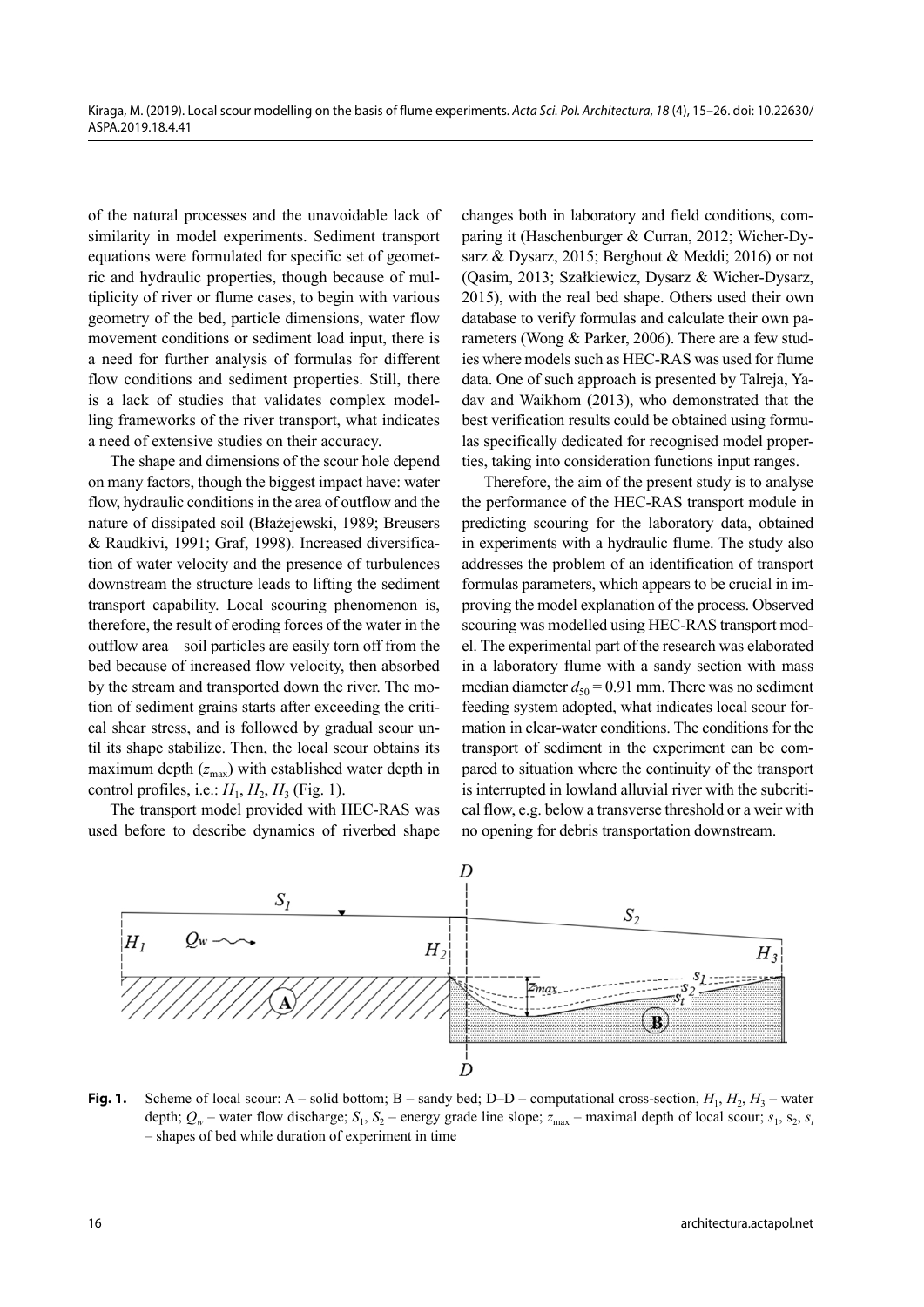Identification of formulas parameters, described widely in chapter "Identification of the transport functions parameters" has been done in three ways: (1) by using default values of parameters; (2) by using empirical equations to calculate parameters values; (3) by optimizing the parameter values in a respect of fit measures. As the optimization technique a Monte Carlo sampling was used, which despite its simplicity, appeared to be successful in minimization problem involving up to three parameters. Monte Carlo sampling is widely used in uncertainty analyses for sediment transport formulas (Shamsudin, Dan'azumi & Rahman, 2011), for inundation mapping (Huang & Qin, 2014) or in flood risk management (Dunn, Baker & Fleming, 2016).

## **MATERIAL AND METHODS**

The HEC-RAS computations provide an extension of previously published results in Kiraga and Popek articles (Kiraga & Popek, 2016a, b). Laboratory flume geometry, granulometry and hydrodynamic properties were introduced into HEC-RAS model within a range of 21 sections with about 10 cm distance between them. Computations were performed for the averaged values of n coefficient in range  $0.018-0.020$  m<sup>-1/3</sup>·s<sup>-1</sup>.

#### **Laboratory research**

The laboratory experiment included 13 tests, performed in Hydraulic Laboratory at Warsaw University of Life Sciences – SGGW. The laboratory flume had two bed sections: solid and sandy. The bottom material is coarse sand, uniform and well sorted. The second one consisted of sand with a median grain diameter  $d_{50} = 0.91$  mm and  $d_{90} = 0.99$  mm (Fig. 2). Each of 13 experimental series total time  $(t<sub>t</sub>)$  was long enough to obtain a stable scour shape, i.e. 8 h. Laboratory conditions in this study may be compared to a case when the transport continuity is disrupted by the accumulation of the bedload material in a retention reservoir located in the upstream.

The laboratory flume of rectangular cross-section was 8.18-meter long, 0.6-meter high and 0.58-meter wide. The bottom structure was as follows: about 4-meter long solid bottom transformed into 2.18-meter long sandy bottom in the intake part. A pin water gauge was used in order to measure the water surface elevation, regulated with a gate. Water surface level was measured using a moving pin gauge, placed on the trolley pushed on guides along the flume. The washedout material was collected in a collection chamber. The level of the bottom within the washout bed was measured with a moving disc probe in presumed cross-sections (Fig. 3). The flow rate was examined with the use of electromagnetic flow meter with the accuracy of 0.0001 m<sup>3</sup>. The specific density of sand  $(\rho_s)$  in the washout bed was  $2,610 \text{ kg} \cdot \text{m}^{-3}$ .

Various combination of steady water flow discharge  $(O_w)$  and water depth  $(H)$  in each experimental series was assumed. Flow was subcritical with Froude number  $Fr < 1$  (in a range of  $0.25-0.70$ ) and no hydrau-



**Fig. 2.** Sieve curve of the examined soil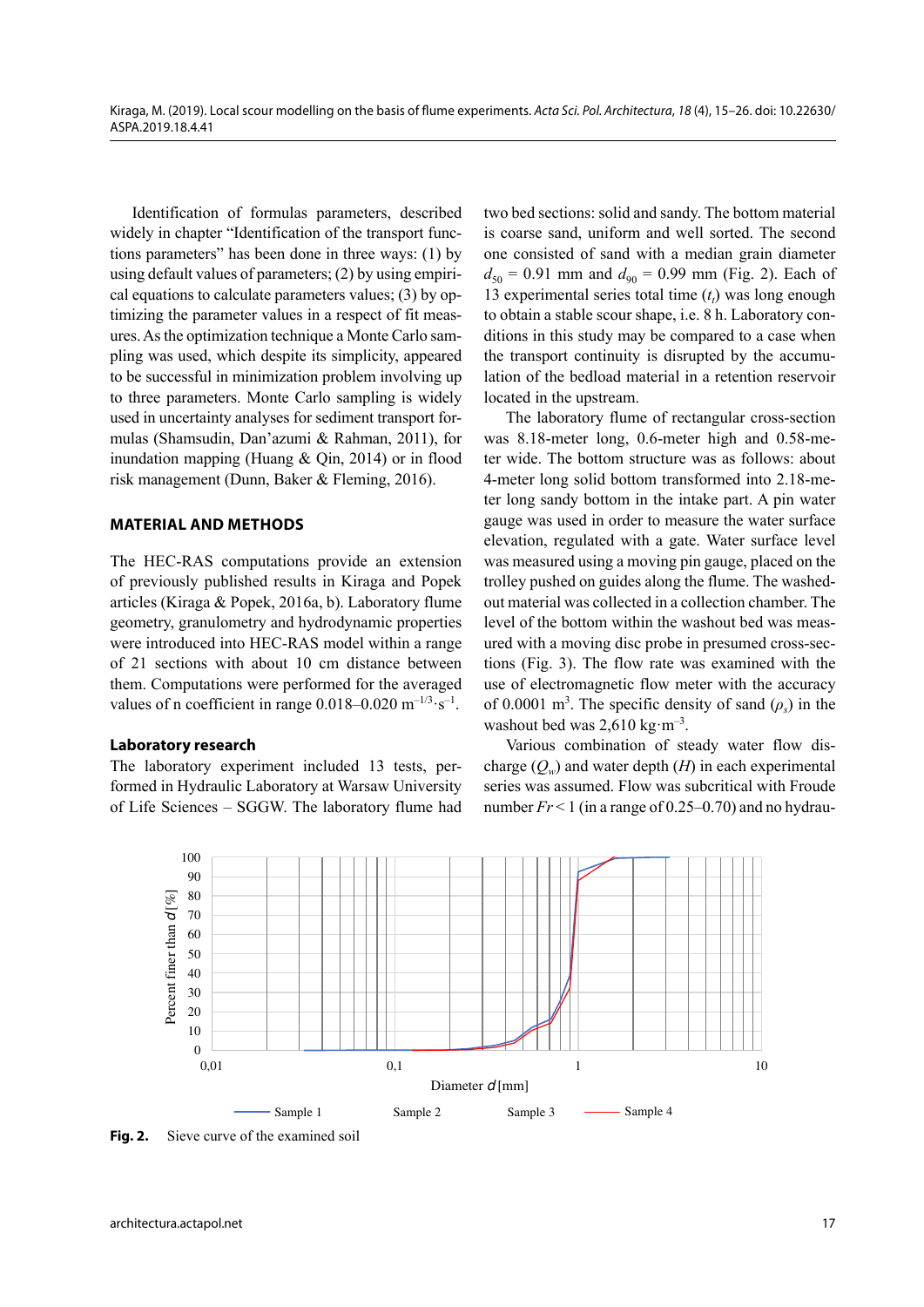Kiraga, M. (2019). Local scour modelling on the basis of flume experiments. Acta Sci. Pol. Architectura, 18 (4), 15-26. doi: 10.22630/ ASPA.2019.18.4.41



**Fig. 3.** Flume development schematics: A – solid bottom; B – alluvial bed; C – collection chamber; D – regulatory gate; E – pin gauge; F – moving pin gauge equipped with disc probe; *L* – the length of the sandy bed below the structure;  $L_c$  – total length of the flume;  $L_n$  – the length of the solid bottom upstream of the structure

lic jump was observed. With a time step of 0.5–1.0 h the level of water surface and the bed shape in chosen cross-sections were measured. When stable bed shape was achieved, the flume was drained. Volume of sand captured in the collection chamber was measured, providing information on the total volume of scour.

## **Sedimentation model**

Further part of analysis consisted on the HEC-RAS software simulations, commonly used to mapping environmental processes, such as river bed and valley morphology shaping. Starting from the version 4.0 HEC-RAS includes a one-dimensional sediment transport model. The sediment transport module is based on the Exner sediment continuity equation, which is solved over control volumes formed between channel cross-sections. For each grain class a transport capacity is computed using one of eight transport functions (Ackers–White, Laursen, Meter-Peter–Müller, Yang, Toffaletti, Wilcock–Crowe and Wong–Parker). The calculated transport capacity is compared to the sediment mass entering to the control volume. Depending on the difference between the capacity and supply erosion or deposition is considered (Brunner, 2016; Sharma, Herrera-Granados & Kumar, 2019).

On the basis of the sediment continuity equation, channel geometry (cross-sections) is updated in each time step. In the present study, the quasi-unsteady model was used, which states hydrodynamics simplification, representing a continuous hydrograph with a series of discrete steady flow profiles. The division pertains also to sediment mass – the whole sediment mass is performed as a sedigraph by attributing sediment loads to discrete hydrograph flows with the assumption that flow and load are related (Gibson, Pak & Fleming, 2010).

Typically, sediment transport functions predict rates of sediment transport from a given set of steady- -state hydraulic parameters and sediment properties.

# **Identification of the transport functions parameters**

The model's ability to reproduce observations was analysed for three sets of parameters. Results were evaluated on the basis of the calculated and measured volumes of scour, using statistics such as relative error, coefficient of correlation, a mean squared error and its root. In the first approach, calculations were performed using default parameters of transport functions, later using empirical formulas for parameters values and at the end, on the basis of the optimization, using the Monte Carlo sampling technique. Having in mind hydraulic conditions and flume geometry properties four transport functions were chosen: Ackers–White, Laursen (Copeland), Meyer-Peter–Müller and the modified version of Meyer-Peter–Müller, differing from the original version by values of function parameters of Wong–Parker.

Chosen formulas are widely used for sediment load calculations, verified on the grounds of laboratory research, including bed forms, such as ripples or dunes, working with sandy and gravel soils.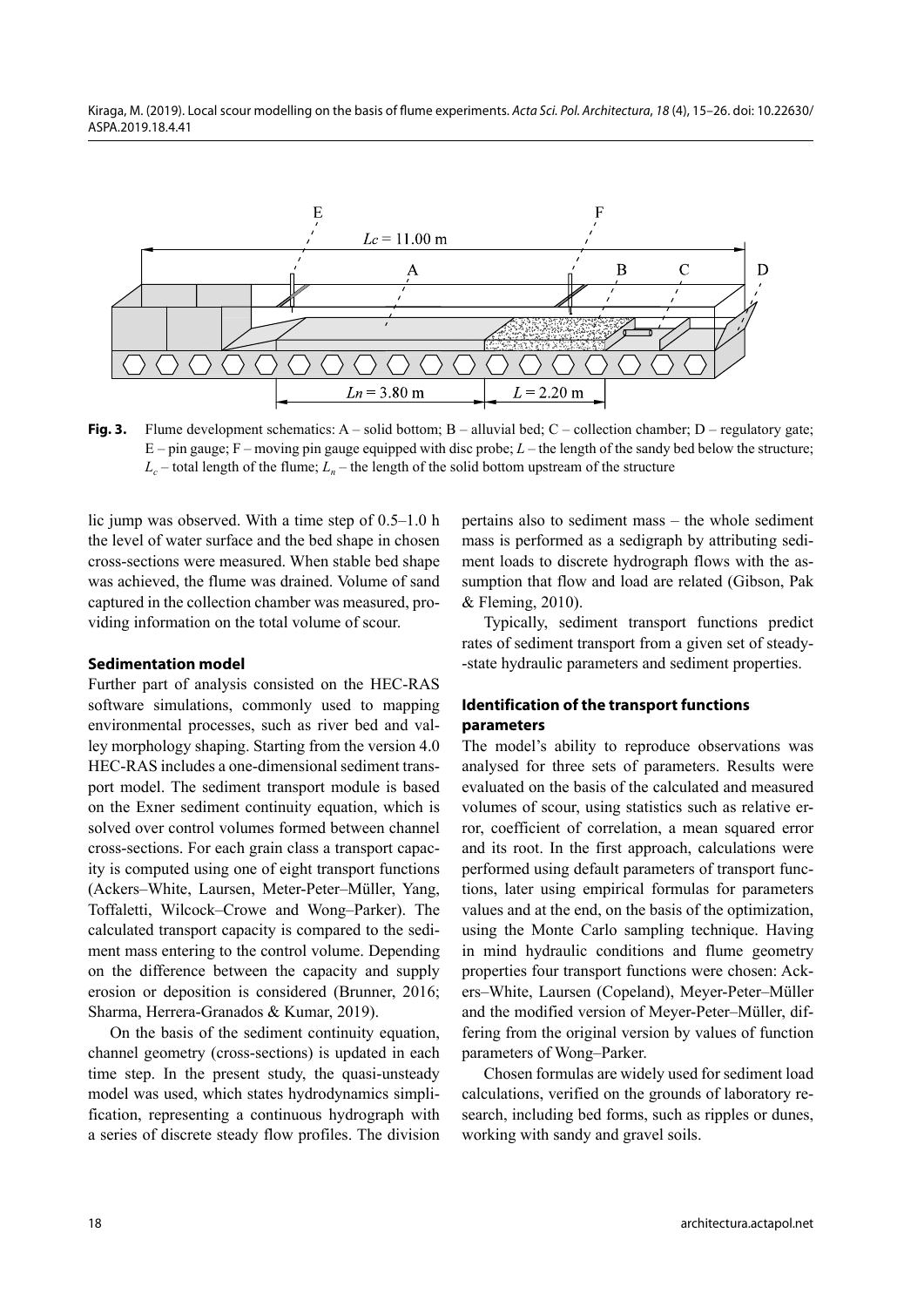Kiraga, M. (2019). Local scour modelling on the basis of flume experiments. Acta Sci. Pol. Architectura, 18 (4), 15-26. doi: 10.22630/ ASPA.2019.18.4.41

In HEC-RAS framework, parameters of transport formulas can be adjusted to improve the agreement between the model and observations. It can be done using empirical formulas (Table 1) to calculate parameter values. The sediment transport functions are the results of theoretical and empirical science, therefore the default formulas coefficients represent the central tendencies of the considered data. Commonly they will not likely reflect the transport of a specific site precisely, even if an appropriate transport function is selected. It is given the opportunity to calibrate the formulas by "exposing" some of them (Brunner, 2016).

In the final approach, parameter values were optimized on the basis of the Monte Carlo sampling,

| Table 1. |  |  |  |  | The chosen sediment transport function dimensionless data summary table |  |  |  |
|----------|--|--|--|--|-------------------------------------------------------------------------|--|--|--|
|----------|--|--|--|--|-------------------------------------------------------------------------|--|--|--|

| The predictor                                                    | Parameters of function                                                                                                                                                                                                                     |  |  |  |  |  |  |  |
|------------------------------------------------------------------|--------------------------------------------------------------------------------------------------------------------------------------------------------------------------------------------------------------------------------------------|--|--|--|--|--|--|--|
|                                                                  | Ackers and White, 1973 (Brunner, 2016)                                                                                                                                                                                                     |  |  |  |  |  |  |  |
| Total load                                                       | $C = \log C = -3.36 + 2.79 \log D_{gr} - 0.98 (\log D_{gr})^2$<br>if $D_{gr} \leq 60$                                                                                                                                                      |  |  |  |  |  |  |  |
| $X = \frac{G_{gr} sd_{50}}{H\left(\frac{u_*}{v}\right)^{n_e}}$   | 0.025<br>otherwise<br>$D_{gr} = D_{50} = d_{50} \left[ \frac{(s-1) g}{v^2} \right]^{1/3}$                                                                                                                                                  |  |  |  |  |  |  |  |
| $G_{gr} = C \left(\frac{F_{gr}}{A} - 1\right)^{m}$               | $A = \frac{0.14 + \frac{0.23}{\sqrt{D_{gr}}}$ if $D_{gr} \le 60$<br>otherwise<br>0.17                                                                                                                                                      |  |  |  |  |  |  |  |
|                                                                  | Laursen, 1958 (Brunner, 2016)                                                                                                                                                                                                              |  |  |  |  |  |  |  |
| Total load<br>$\tau_c = 0.432 Re^{-2} + 0.04(1 - 3.32Re_*^{-1})$ | $C_m = \alpha \gamma_w \left(\frac{d_{50}}{H}\right)^2 \left(\frac{\tau_b}{\tau} - 1\right) f\left(\frac{u_*}{\omega}\right)$                                                                                                              |  |  |  |  |  |  |  |
|                                                                  | $Re_* = \frac{d_{50}u_*}{v}$                                                                                                                                                                                                               |  |  |  |  |  |  |  |
|                                                                  | Meyer-Peter and Müller, 1948; Wong and Parker, 2006 (Brunner, 2016)                                                                                                                                                                        |  |  |  |  |  |  |  |
| Einstein number<br>$q_h^* = B(\tau^* - \tau_c)^e$                | $B = \begin{cases} 5.5 + 2.5 \ln Re_s & \text{if } Re_s \le 5\\ 0.297918 + 24.8666 \log Re_s - 22.9885 (\log Re_s)^2 + \\  + 8.5199 (\log Re_s)^3 - 1.10752 (\log Re_s)^4\\ 8.5 & \text{otherwise} \end{cases}$<br>if $5 \leq Re_s \leq 5$ |  |  |  |  |  |  |  |

$$
Re_s = \frac{u_* d_{90}}{V}
$$

 $G_{gr}$  – sediment transport parameter; *s* – specific gravity of sediments;  $u_* = \sqrt{\frac{\tau_b}{\rho_w}}$  $u_* = \sqrt{b^2 - 2}$  – shear velocity; *v* – average channel velocity;

 $n_e$  – transition exponent;  $F_{gr}$  – expression of sediment mobilization;  $A$  – threshold condition, i.e. the value of  $F_{gr}$  at initial motion; *C*, *m* – sediment transport function coefficients;  $D_{gr}$  – grain parameter;  $C_m$  – sediment discharge concentration in weight/volume; *a* – Laursen function parameter; *γw* – unit weight of water; *P* – Laursen function exponent (power); *τb* – critical bed shear stress (Shields number); ω  $\left(\frac{u_*}{\omega}\right)$ *<sup>u</sup> <sup>f</sup>* – the function of the ratio of shear velocity to fall velocity (Laursen, 1958), *τ\** – dimensionless shear stress, *V* – average water velocity, *γ*<sub>*i*</sub> – unit weight of particles, *τ*<sub>0</sub> – bed shear stress, *B* – Schlichting coefficient (Schlichting, 1968; Brunner, 2016),  $Re<sub>s</sub>$  – shear Reynolds number,  $H$  – water depth;  $S$  – energy gradient.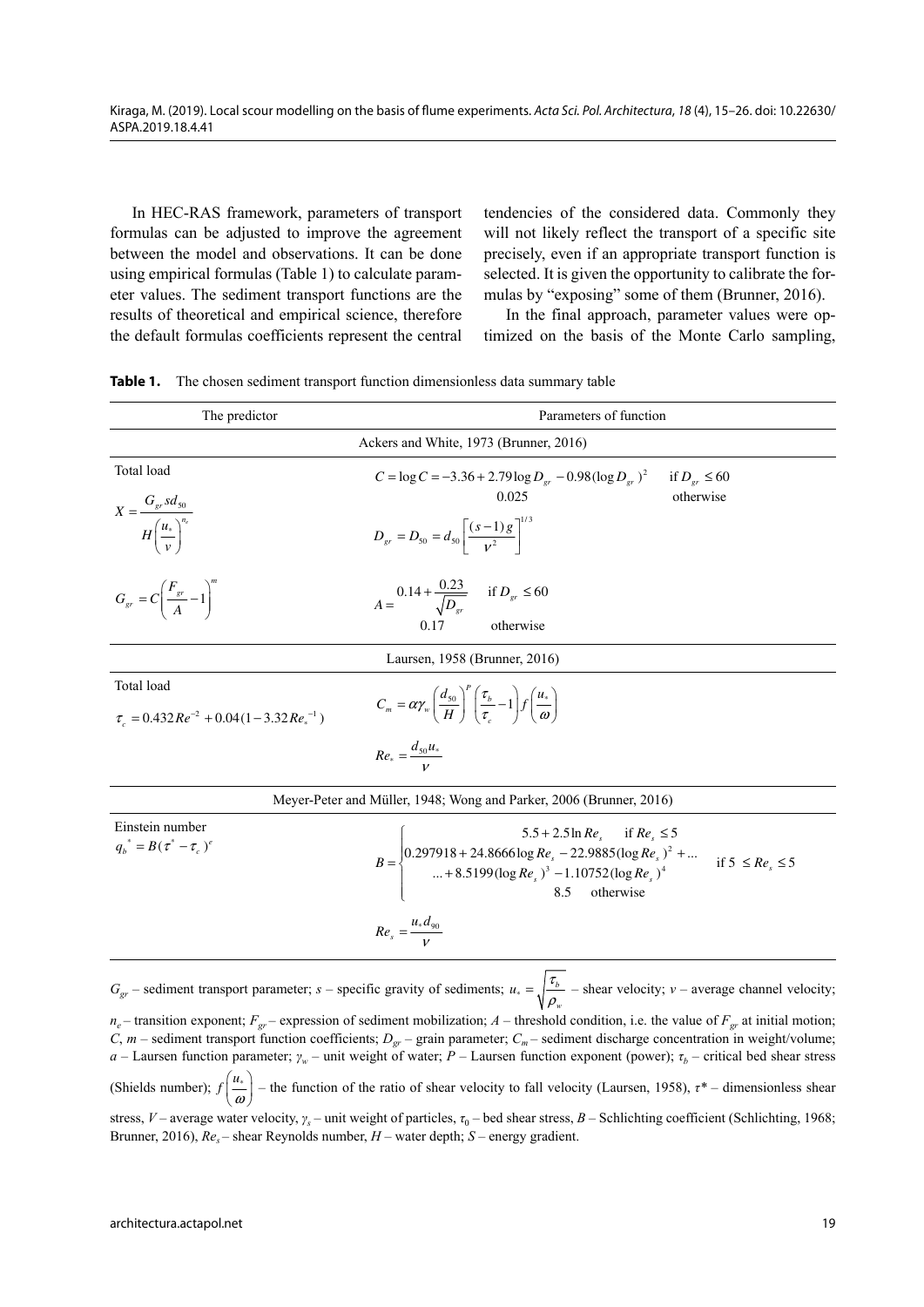which can be used as a global optimization algorithm (Niederreiter, 1992). It was chosen, because of its simplicity and lack of restrictions concerning monotonicity of the optimized function. HEC-RAS model is a closed-source software and its variables can be obtained indirectly through an application interface (Brunner, 2016). Resulting output values are rounded up to several decimal places, what makes use of any gradient based, local optimization algorithm difficult, as it would require additional constrains on a minimal optimization step for each transport function. The Monte Carlo technique was applied for each transport function as follows: (1) for each parameter by trials and errors acceptable variability ranges were established; (2) within given ranges of parameters an ensemble of random parameter values was generated; (3) HEC-RAS computations were performed for each element in the parameter ensemble; (4) For each output set fit measures were calculated.

## **RESULTS**

The framework of HEC-RAS allows to describe the flow resistance in the model using the Manning formula. The selection of Manning coefficients for sand bed  $(n<sub>s</sub>)$  and glass panels  $(n<sub>s</sub>)$  were performed in respect of the measured water surface level in the downstream

cross-section. Values of coefficients were chosen within their physical ranges for given surface types, minimizing the difference between the computed and measured water level. Computations were performed for the averaged values of n coefficient in range 0.018–0.020  $m^{-1/3} \cdot s^{-1}$ . The computation domain was discretized with 21 cross-sections with about 0.10 m spacing starting from the beginning of sandy bed.

The summary table of decisions, parameter values and input data, demanded in HEC-RAS framework, are gathered in Table 2.

Because HEC-RAS computations reflect only one- -dimensional shape of the bed changes, the longitudinal scour profile was analysed (Fig. 4 a, b). It could be observed that both scour area and medium scour depth could be easily compared. The model output included bed elevations, reflecting the scour shape in time that could be transform into an area  $A_{HEC}$  below the initial sand surface elevation (in initial time  $t_0 = 0$ ). Side-view area  $A_{HEC}$  multiplied by channel's width  $W = 0.58$  m gives a volume  $V_{HEC}$  [m<sup>3</sup>] of the scour in each simulation, that could be compared with a value  $V_{LAB}$ , obtained directly during the laboratory measurement for each experimental variant.

The main parameters of the laboratory experiment, such as water discharge  $(O_w)$  and water depth  $(H)$  in control profile, are reported in Table 3. Laboratory

**Table 2.** The summary table of assumptions, parameter values and input data

| Category                                              | Decisions, parameter values and input data                                                                                                                                                                                                                                             |  |  |  |  |  |
|-------------------------------------------------------|----------------------------------------------------------------------------------------------------------------------------------------------------------------------------------------------------------------------------------------------------------------------------------------|--|--|--|--|--|
| Flow                                                  | steady flow, for simulations quasi-unsteady flow assumption<br>-<br>downstream boundary condition: known water surface level<br>$\overline{\phantom{0}}$                                                                                                                               |  |  |  |  |  |
| Bed sediment                                          | - grain size distribution: invariable for each cross-section<br>specific density of solid particles: $s = 2.65$<br>$\overline{\phantom{m}}$<br>$- d_{50} = 0.91$ mm, $d_{84} = 0.94$ mm, $d_{90} = 0.98$ mm                                                                            |  |  |  |  |  |
| Sediment transport                                    | - upstream boundary condition: sediment load series equal 0<br>sediment transport functions used: Ackers–White, Laursen, Meyer-Peter–Müller<br>-<br>fall velocity: Van Rijn<br>$\qquad \qquad -$                                                                                       |  |  |  |  |  |
| Sediment sorting                                      | Exner 5                                                                                                                                                                                                                                                                                |  |  |  |  |  |
| Hydraulic conditions<br>and flume geometry properties | - overall particle diameter: $d = 0.03-2.50$ mm<br>average channel flow velocity: $V = 0.34 - 0.61$ m·s <sup>-1</sup><br>-<br>water depth: $H = 0.10 - 0.20$ m<br>channel width: $W = 0.58$ m<br>$\qquad \qquad -$<br>hydraulic radius: $R = 0.78{\text -}0.98$ m<br>$\qquad \qquad -$ |  |  |  |  |  |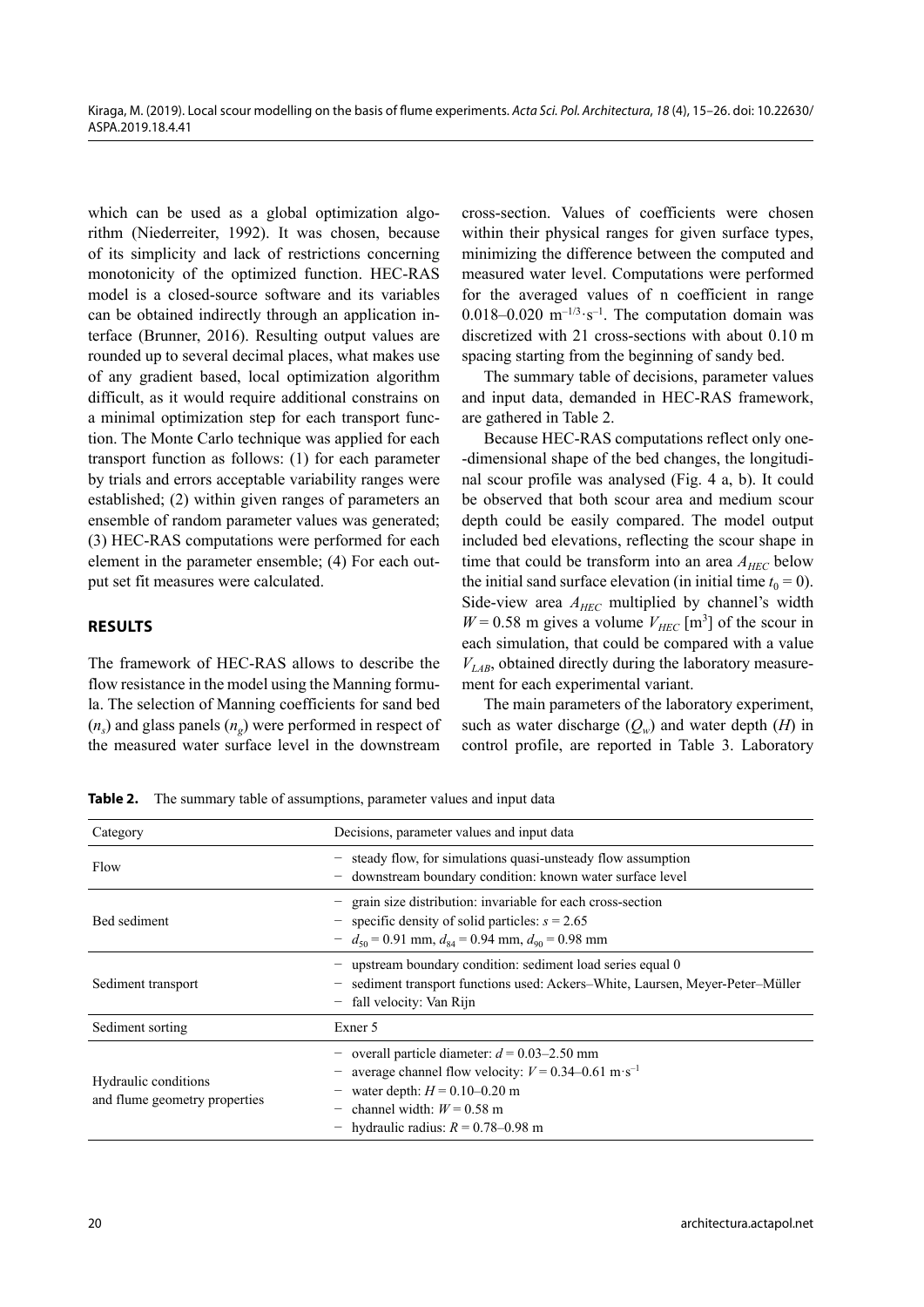

**Fig. 4.** Water and bed elevations at final time step of HEC-RAS simulations (a):  $z_{m\text{-HEC}}$  – medium scour depth,  $z_{\text{max-HEC}}$ – maximum scour depth. The side view of local scour evolution during laboratory experiment (b):  $z_0$  – initial shape of bottom,  $z_1-z_4$  – medium bottom line in subsequent time steps,  $z_5$  – final scour shape in clear-water equilibrium conditions,  $z_{m\text{-LAB}}$  – real medium scour depth,  $z_{\text{max-LAB}}$  – real maximum scour depth

| N <sub>0</sub><br>of run | $Q_w$<br>$\lceil m^3 \cdot s^{-1} \rceil$ | H<br>$\lceil m \rceil$ | $t_t$<br>$[h] \centering \vspace{0.00\textwidth} \includegraphics[width=\textwidth]{figs/fig_100000.pdf} \includegraphics[width=\textwidth]{figs/fig_200000.pdf} \includegraphics[width=\textwidth]{figs/fig_200000.pdf} \includegraphics[width=\textwidth]{figs/fig_200000.pdf} \includegraphics[width=\textwidth]{figs/fig_200000.pdf} \includegraphics[width=\textwidth]{figs/fig_200000.pdf} \includegraphics[width=\textwidth]{figs/fig_200000.pdf} \includegraphics[width=\textwidth]{figs/fig_200000.pdf} \includegraphics[width=\textwidth]{figs/fig_200000.pdf} \includegraphics[width$ | $V_{\mathit{LAB}}$<br>$\lceil m^3 \rceil$ | T<br>$\lceil$ °C] | $S_0$  | $z_{m-LAB}$<br>[cm] |
|--------------------------|-------------------------------------------|------------------------|--------------------------------------------------------------------------------------------------------------------------------------------------------------------------------------------------------------------------------------------------------------------------------------------------------------------------------------------------------------------------------------------------------------------------------------------------------------------------------------------------------------------------------------------------------------------------------------------------|-------------------------------------------|-------------------|--------|---------------------|
|                          | 0.020                                     | 0.10                   | 7.25                                                                                                                                                                                                                                                                                                                                                                                                                                                                                                                                                                                             | 0.002                                     | 16.8              | 0.0005 | 0.16                |
| 2                        | 0.025                                     | 0.10                   | 10.50                                                                                                                                                                                                                                                                                                                                                                                                                                                                                                                                                                                            | 0.018                                     | 16.5              | 0.0008 | 1.50                |
| 3                        | 0.025                                     | 0.12                   | 6.50                                                                                                                                                                                                                                                                                                                                                                                                                                                                                                                                                                                             | 0.002                                     | 16.1              | 0.0004 | 0.16                |
| $\overline{4}$           | 0.030                                     | 0.10                   | 5.00                                                                                                                                                                                                                                                                                                                                                                                                                                                                                                                                                                                             | 0.037                                     | 16.5              | 0.0013 | 2.93                |
| 5                        | 0.030                                     | 0.15                   | 6.00                                                                                                                                                                                                                                                                                                                                                                                                                                                                                                                                                                                             | 0.002                                     | 16.7              | 0.0004 | 0.16                |
| 6                        | 0.035                                     | 0.12                   | 8.50                                                                                                                                                                                                                                                                                                                                                                                                                                                                                                                                                                                             | 0.047                                     | 16.3              | 0.0011 | 3.72                |
| $\tau$                   | 0.035                                     | 0.15                   | 7.50                                                                                                                                                                                                                                                                                                                                                                                                                                                                                                                                                                                             | 0.004                                     | 15.9              | 0.0005 | 0.32                |
| 8                        | 0.040                                     | 0.10                   | 9.25                                                                                                                                                                                                                                                                                                                                                                                                                                                                                                                                                                                             | 0.097                                     | 16.0              | 0.0012 | 7.83                |
| 9                        | 0.040                                     | 0.12                   | 10.50                                                                                                                                                                                                                                                                                                                                                                                                                                                                                                                                                                                            | 0.055                                     | 17.2              | 0.0010 | 4.43                |
| 10                       | 0.040                                     | 0.15                   | 8.00                                                                                                                                                                                                                                                                                                                                                                                                                                                                                                                                                                                             | 0.019                                     | 17.0              | 0.0008 | 1.50                |
| 11                       | 0.040                                     | 0.20                   | 6.00                                                                                                                                                                                                                                                                                                                                                                                                                                                                                                                                                                                             | 0.002                                     | 16.8              | 0.0002 | 0.16                |
| 12                       | 0.043                                     | 0.12                   | 8.50                                                                                                                                                                                                                                                                                                                                                                                                                                                                                                                                                                                             | 0.068                                     | 16.6              | 0.0013 | 5.38                |
| 13                       | 0.045                                     | 0.15                   | 8.50                                                                                                                                                                                                                                                                                                                                                                                                                                                                                                                                                                                             | 0.045                                     | 16.0              | 0.0008 | 3.56                |

Table 3. Measurement results summary table

 $Q_w$  – water flow discharge; *H* – water depth;  $t_t$  – total time of experiment;  $V_{LAB}$  – total scour volume; *T* – medium water temperature; *S*<sub>0</sub> – dimensionless energy grade line slope over erodible bottom;  $z_{\text{max-LAB}}$  – maximum scour depth.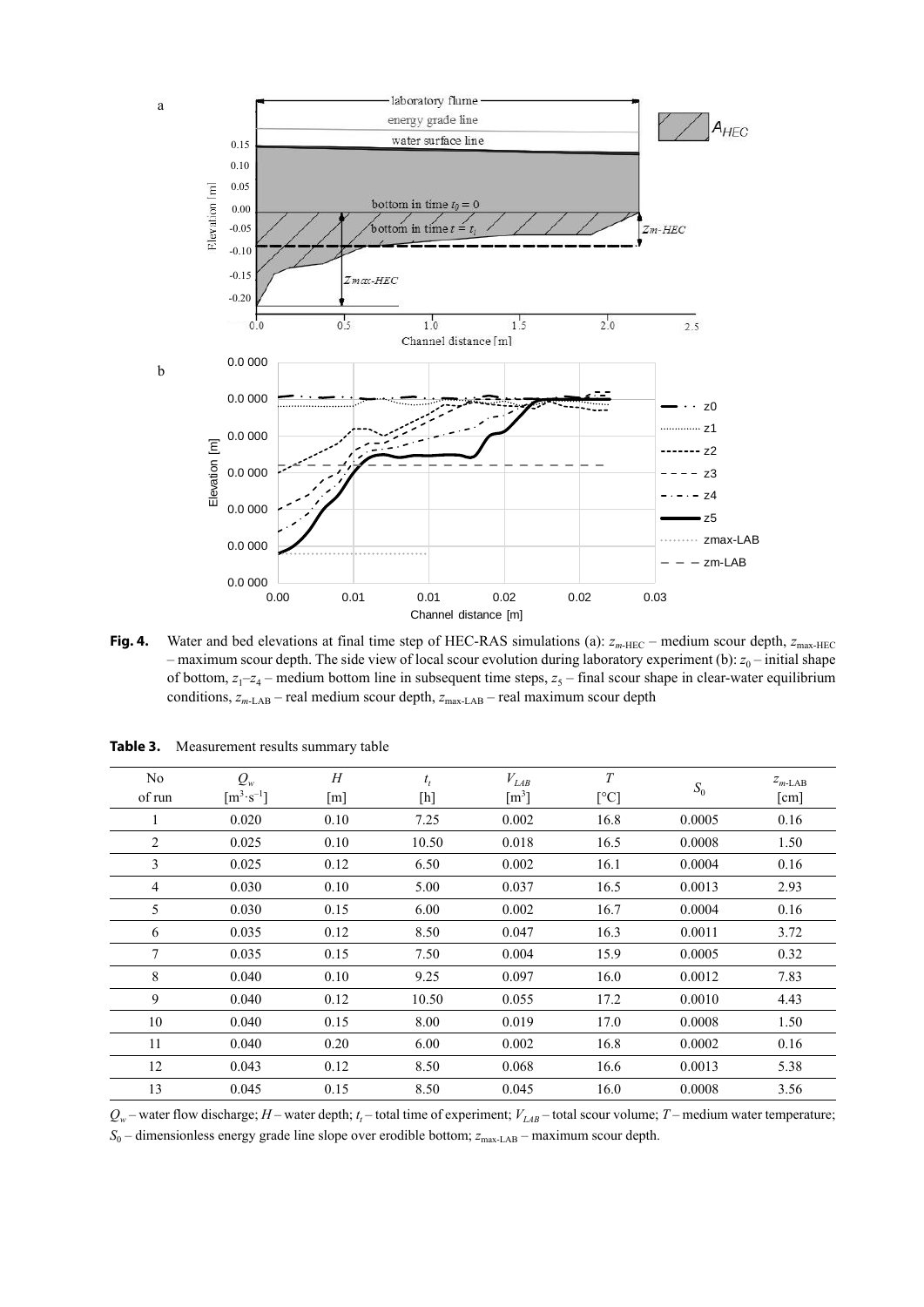experiments time and HEC-RAS simulations duration was the same and equal to total time  $(t_t)$ . After the flume was drained, the volume of sand captured in the collection chamber  $V_{LAB}$  was measured, providing information on the total volume of scour, which was transformed into scour area. Besides the final bed shape (characterised by medium scour depth  $z_{m-LAB}$ ) and initial water surface elevation, allowing energy grade slope line appointment  $(S_0)$ , also medium temperature (*T*) was measured.

Empirical equations used to calculate values of transport function parameters are based on hydraulic properties of the flume (Table 1). To determine critical bed shear stress, it was necessary to assign mean shear stress for the bottom part of flume  $(\tau_b)$ , which is calculated as the product of density of water  $(\rho_w)$ , the gravity acceleration (g), hydraulic radius of the bottom part  $(R_h)$ , and initial hydraulic gradient  $(S_0)$  $(\tau_b = \rho_w \cdot g \cdot R_b \cdot S_0)$ . To determine the  $R_b$  value Einstein division of velocity field was used (Indlekofer, 1981; for further description see Kiraga & Popek,

2016a). Calculated functions parameters, Froude numbers and values characterising hydraulic and granulometry properties  $(D_{gr}, R_b, \tau_b, u_*, Re_*, \tau_c, Re_s)$ are given in Table 4.

The sample size for parameter identification using Monte Carlo method was in the ranges of 1789–2449 (Table 5). Parameters were sampled using a uniform pseudo-random number generator in bands obtained by trials and errors. For the Ackers– –White equation *A*, *C* and *m* coefficients values were sampled, for Laursen – critical bed shear stress, so-called Shields number (*τc*), coefficient *a* and power (*P*). In Meyer-Peter–Müller–Wong–Parker formula parameters are represented by critical shear stress  $(\tau_c)$ , Schlichting coefficient  $(B)$  and exponential parameter (*e*).

Table 6 discloses result of the identification with statistical characteristics assigned: relative error (*δ*), coefficient of correlation (*r*), a mean squared error (*MSE*) and its root (*RMSE*). Both scour volumes and medium scour depth were compared.

| No<br>of run   | Fr           | $D_{gr}$ | $\boldsymbol{A}$ | $\mathcal{C}_{0}^{0}$ | $\boldsymbol{m}$ | $R_h$<br>[m] | $\tau_h$<br>[Pa] | $u*$<br>$\lceil m \cdot s^{-1} \rceil$ | $Re_*$   | $\tau_c$ | Re <sub>s</sub> | $\boldsymbol{B}$ |
|----------------|--------------|----------|------------------|-----------------------|------------------|--------------|------------------|----------------------------------------|----------|----------|-----------------|------------------|
| 1              | 0.35         | 21.61    | 0.19             | 0.041                 | 1.99             | 0.0923       | 0.45             | 0.021                                  | 17.8     | 0.034    | 18.4            | 9.3              |
| 2              | 0.44         | 21.50    | 0.19             | 0.041                 | 1.99             | 0.0923       | 0.72             | 0.027                                  | 22.4     | 0.035    | 23.1            | 9.2              |
| 3              | 0.33         | 21.37    | 0.19             | 0.041                 | 1.99             | 0.1088       | 0.43             | 0.021                                  | 17.0     | 0.034    | 17.6            | 9.3              |
| $\overline{4}$ | 0.52         | 21.50    | 0.19             | 0.041                 | 1.99             | 0.0923       | 1.18             | 0.034                                  | 28.5     | 0.036    | 29.5            | 9.0              |
| 5              | 0.28         | 21.57    | 0.19             | 0.041                 | 1.99             | 0.1325       | 0.52             | 0.023                                  | 19.1     | 0.034    | 19.7            | 9.3              |
| 6              | 0.46         | 21.44    | 0.19             | 0.041                 | 1.99             | 0.1088       | 1.17             | 0.034                                  | 28.4     | 0.036    | 29.3            | 9.0              |
| $\tau$         | 0.33         | 21.31    | 0.19             | 0.041                 | 1.99             | 0.1325       | 0.65             | 0.025                                  | 20.9     | 0.035    | 21.6            | 9.2              |
| 8              | 0.70         | 21.34    | 0.19             | 0.041                 | 1.99             | 0.0923       | 1.09             | 0.033                                  | 27.1     | 0.036    | 28.0            | 9.0              |
| 9              | 0.53         | 21.74    | 0.19             | 0.041                 | 1.99             | 0.1088       | 1.07             | 0.033                                  | 27.6     | 0.036    | 28.5            | 9.0              |
| 10             | 0.38         | 21.68    | 0.19             | 0.041                 | 1.99             | 0.1325       | 1.04             | 0.032                                  | 27.1     | 0.036    | 28.0            | 9.0              |
| 11             | 0.25         | 21.61    | 0.19             | 0.041                 | 1.99             | 0.1692       | 0.33             | 0.018                                  | 15.3     | 0.033    | 15.8            | 9.4              |
| 12             | 0.57         | 21.54    | 0.19             | 0.041                 | 1.99             | 0.1088       | 1.39             | 0.037                                  | 31.1     | 0.036    | 32.1            | 8.9              |
| 13             | 0.43         | 21.34    | 0.19             | 0.041                 | 1.99             | 0.1325       | 1.04             | 0.032                                  | 26.5     | 0.036    | 27.4            | 9.0              |
|                | Medium value |          | 0.19             | 0.041                 | 1.99             | $\times$     | $\times$         | $\times$                               | $\times$ | 0.035    | $\times$        | 9.1              |

**Table 4.** Calculated parameters summary table

*Fr* – dimensionless Froude number, *Dgr* – dimensionless grain parameter, *A* – dimensionless threshold condition, *C* – dimensionless sediment transport function coefficient,  $m -$  dimensionless sediment transport function exponent,  $R_b -$  hydraulic radius of the bottom part, *τb* – bed shear stress, *u\** – shear velocity, *Re\** – dimensionless local Reynolds number, *τc* – dimensionless critical bed shear stress,  $Re<sub>s</sub>$  – dimensionless shear Reynolds number, *B* – dimensionless Schlichting coefficient.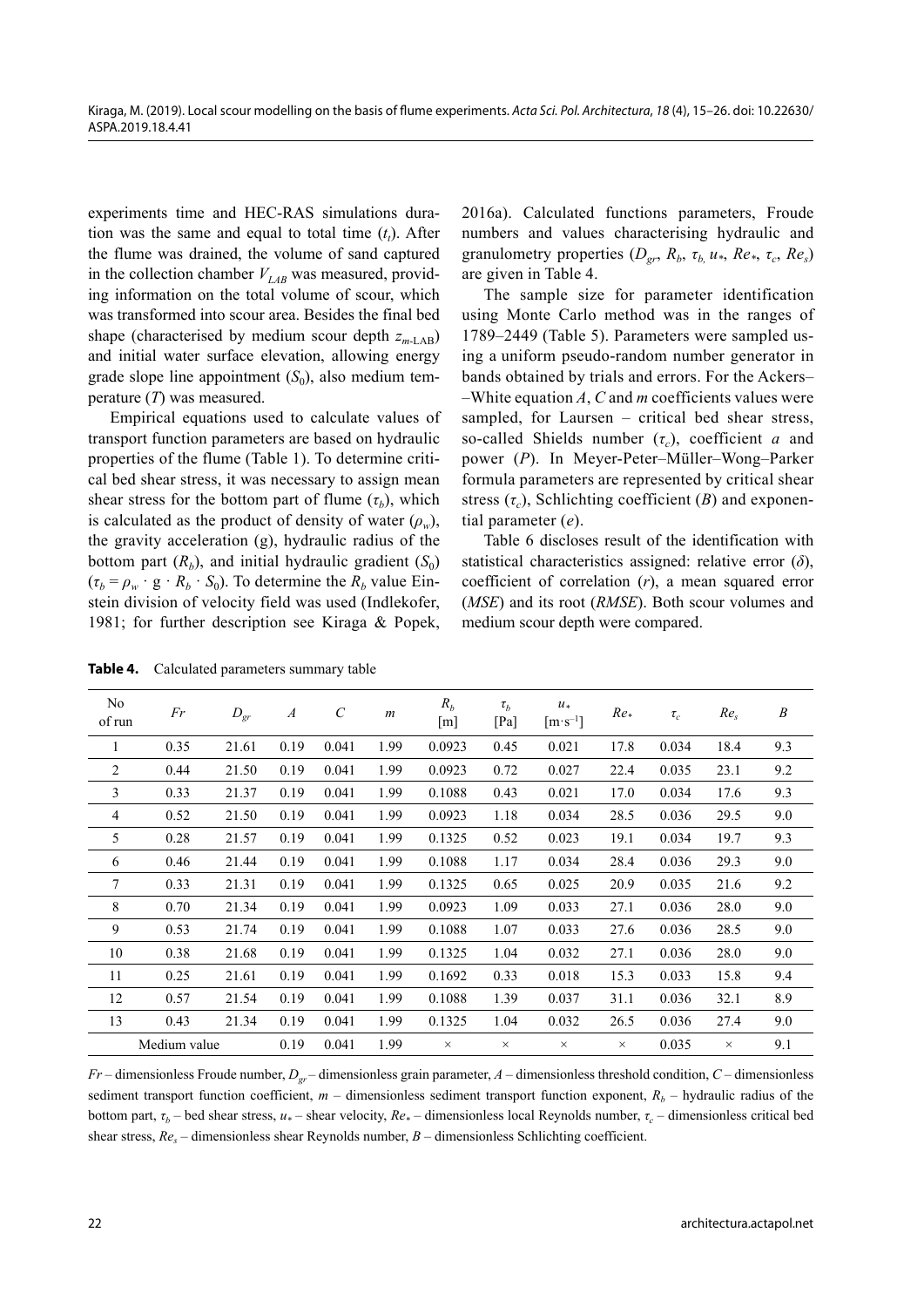|                    | No                         |                  | No of Monte Carlo     |                  |                       |
|--------------------|----------------------------|------------------|-----------------------|------------------|-----------------------|
| Formula            | of simulation <sup>a</sup> | $\boldsymbol{A}$ | $\mathcal{C}_{0}^{0}$ | $\boldsymbol{m}$ | sampling combinations |
|                    | $\mathbf{0}$               | 0.19             | 0.025                 | 1.78             |                       |
| Ackers-White       |                            | 0.19             | 0.041                 | 1.99             |                       |
|                    | 2                          | $const. = 0.19$  | $0.020 - 0.060$       |                  | 1798                  |
|                    | $\times$                   | $\tau_c$         | $\boldsymbol{a}$      | $\boldsymbol{P}$ | $\times$              |
|                    | $\mathbf{0}$               | 0.039            | 0.01                  | 1.17             |                       |
| Laursen            |                            | 0.035            | 0.01                  | 1.17             |                       |
|                    | 2                          | $const. = 0.035$ | $0.001 - 0.01$        | $1.00 - 2.00$    | 2498                  |
|                    | $\times$                   | $\tau_c$         | B                     | $\epsilon$       | $\times$              |
|                    | $\mathbf{0}$               | 0.047            | 8.00                  | 1.50             |                       |
| Meyer-Peter-Müller |                            | 0.035            | 9.1                   | 1.50             |                       |
|                    | $\overline{c}$             | $const. = 0.035$ | 8.04                  | 1.74             | 2498                  |
|                    | $\times$                   | $\tau_c$         | $\boldsymbol{B}$      | $\epsilon$       | $\times$              |
|                    | $\theta$                   | 0.0495           | 3.97                  | 1.50             |                       |
| Wong-Parker        | $\overline{2}$             | $const. = 0.035$ | 3.86                  | 1.60             | 1998                  |

**Table 5.** Sediment transport formulas parameters' combination ranges summary table

<sup>a</sup> 0 – number of simulation using default parameters of transport function; 1 – calculated parameter values using empirical equations; 2 – the value range of parameters during of Monte Carlo sampling.

|                  | No of                   |                  | Parameters              |                  |         | Scour volume $(V)$ analysis |             |              |          | Scour medium depth $(z_m)$ analysis |             |              |  |
|------------------|-------------------------|------------------|-------------------------|------------------|---------|-----------------------------|-------------|--------------|----------|-------------------------------------|-------------|--------------|--|
| Formula          | simulation <sup>a</sup> | $\boldsymbol{A}$ | $\mathcal{C}_{0}^{(n)}$ | $\boldsymbol{m}$ | r       | <b>MSE</b>                  | <b>RMSE</b> | $\delta$ [%] | r        | <b>MSE</b>                          | <b>RMSE</b> | $\delta$ [%] |  |
| Acker-<br>-White | $\mathbf{0}$            | 0.19             | 0.025                   | 1.78             | 0.96    | 0.0003                      | 0.017       | 184          | 0.91     | 0.0002                              | 0.014       | 153          |  |
|                  | 1                       | 0.19             | 0.041                   | 1.99             | 0.89    | 0.0011                      | 0.033       | 199          | 0.89     | 0.0002                              | 0.014       | 167          |  |
|                  | $\overline{2}$          | 0.19             | 0.044                   | 2.17             | 0.86    | 0.0011                      | 0.033       | 175          | 0.86     | 0.0002                              | 0.014       | 146          |  |
|                  | $\times$                | $\tau_c$         | $\boldsymbol{a}$        | $\boldsymbol{P}$ |         |                             |             |              | $\times$ |                                     |             |              |  |
| Laursen          | $\boldsymbol{0}$        | 0.039            | 0.01                    | 1.17             | $-0.12$ | 0.0630                      | 0.251       | 3 4 4 5      | $-0.11$  | 0.0132                              | 0.113       | 2 744        |  |
|                  |                         | 0.035            | 0.01                    | 1.17             | $-0.08$ | 0.0643                      | 0.254       | 2947         | $-0.08$  | 0.0133                              | 0.115       | 2 4 4 1      |  |
|                  | 2                       | 0.035            | 0.001                   | 1.67             | 0.96    | 0.0005                      | 0.022       | 299          | 0.96     | 0.0001                              | 0.010       | 244          |  |
|                  | $\times$                | $\tau_c$         | $\boldsymbol{B}$        | $\boldsymbol{e}$ |         |                             |             |              | $\times$ |                                     |             |              |  |
| Meyer-           | $\boldsymbol{0}$        | 0.047            | 8.00                    | 1.50             | 0.98    | 0.0001                      | 0.010       | 52           | 0.98     | 0.0000                              | 0.005       | 51           |  |
| -Peter-          |                         | 0.035            | 9.1                     | 1.50             | 0.94    | 0.0016                      | 0.013       | 200          | 0.94     | 0.0003                              | 0.017       | 168          |  |
| -Müller          | $\overline{2}$          | 0.035            | 8.04                    | 1.74             | 0.96    | 0.0003                      | 0.016       | 43           | 0.96     | 0.0001                              | 0.007       | 42           |  |
|                  | $\times$                | $\tau_c$         | $\boldsymbol{B}$        | e                |         |                             |             |              | $\times$ |                                     |             |              |  |
| Wong-            | $\theta$                | 0.0495           | 3.97                    | 1.50             | 0.97    | 0.0004                      | 0.020       | 66           | 0.97     | 0.0001                              | 0.010       | 58           |  |
| -Parker          | $\overline{c}$          | 0.035            | 3.86                    | 1.60             | 0.96    | 0.0003                      | 0.018       | 47           | 0.96     | 0.0001                              | 0.008       | 43           |  |

**Table 6.** Sediment transport functions' parameters identification summary table

<sup>a</sup> 0 – number of simulation using default parameters of transport function; 1 – simulation results using calculated parameter values;

2 – the group of parameters that gives the best fit in the scope of Monte Carlo sampling.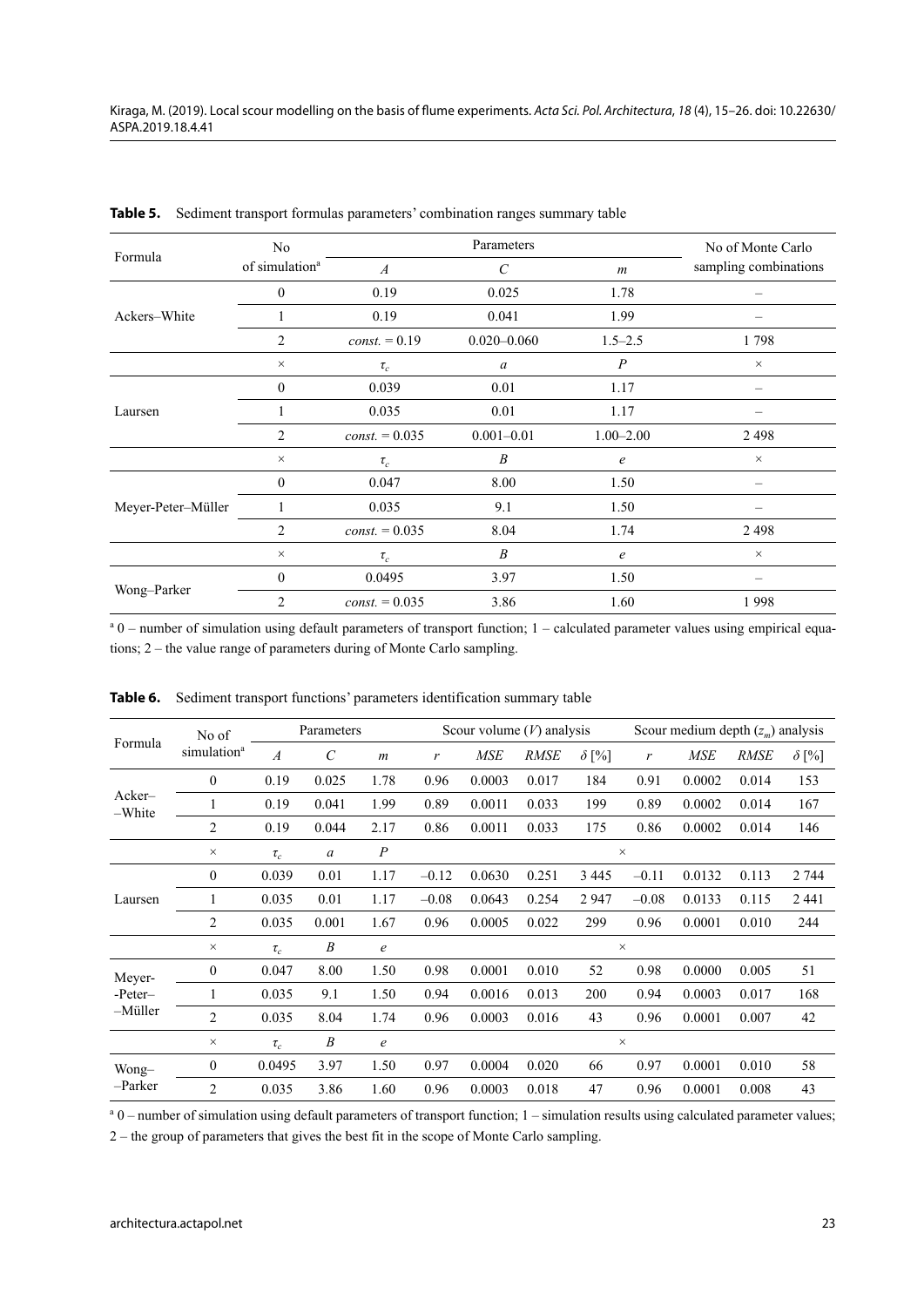## **DISCUSSION**

Rich database reports that in many cases the greater was the scour volume, the lower was the value of relative error (example shown in Fig. 5). The best statistics were delineated for volumes bigger than  $0.019 \text{ m}^3$ . For example, in case of original Meyer-Peter–Müller equation, rejecting mentioned range reduces relative error from 52 to 9%. In the case of lower volumes, quantitative error of expected and received from simulation volumes is small, however percentage error is significant.

Inversed phenomenon is reported in Talreja et al. research (2013). Paper presented that the higher capacity of sediment transport is analysed, the bigger is difference between calculation and actual capacity. Talreja et al. (2013) presented the verification of sediment transport formulas using HEC-RAS framework for a set of laboratory conditions, including 0.2-meter wide and 30-meter long flume with movable sand bed of mass median diameter  $d_{50} = 0.32$  mm. Verification dealt with Ackers–White, Engelund–Hansen, Laursen, Yang, Toffaletti and Meyer-Peter–Müller sediment transport equations, whereas only Laursen (Copeland) were compatible with the morphological characteristics of studied flume.

Research reported that the best results were obtained for formulas, acknowledged as a proper for this laboratory case, basing on function's input ranges. The best explanation of the data was provided using Engelund–Hansen formula, with a mean normalized error of 11.23% and for Laursen with 11.29%. For extant ones, the error was higher, up to 90%.

Present research gave bigger inequalities between actual and computed values of scour hole values, and the mean relative error reached even up to more than 3,400%. Comparing Talreja et al. (2013) and presented in this paper model properties it must be distinctly emphasized that sediment transport capacity calculations in case without local scouring phenomenon is less complicated than with it. The variability of roughness coefficients in the flume length induces hydrodynamic conditions changes, such as mean water velocity, the velocity distribution and stream turbulences occurrence. These variabilities lead to intensifying the water potential to sediment movement induction. The increment of kinetic energy of the flowing water imparts an erosive ability of the stream. Turbulence intensity increases even twice in the scour hole and it becomes the main reason of further sediment movement and hole evolution, however its direct impact on local scouring process is not eventually recognized.

### **CONCLUSIONS**

The verification of sediment transport formulas, implemented into HEC-RAS framework, was performed. It was chosen Ackers–White, Laursen, Meyer-Peter–Müller and Wong–Parker formula on the grounds of their input ranges. The verification was divided into



**Fig. 5.** The relation between relative error (*δ*) and the scour volume (*V*) in the case of Meyer-Peter–Müller formula simulation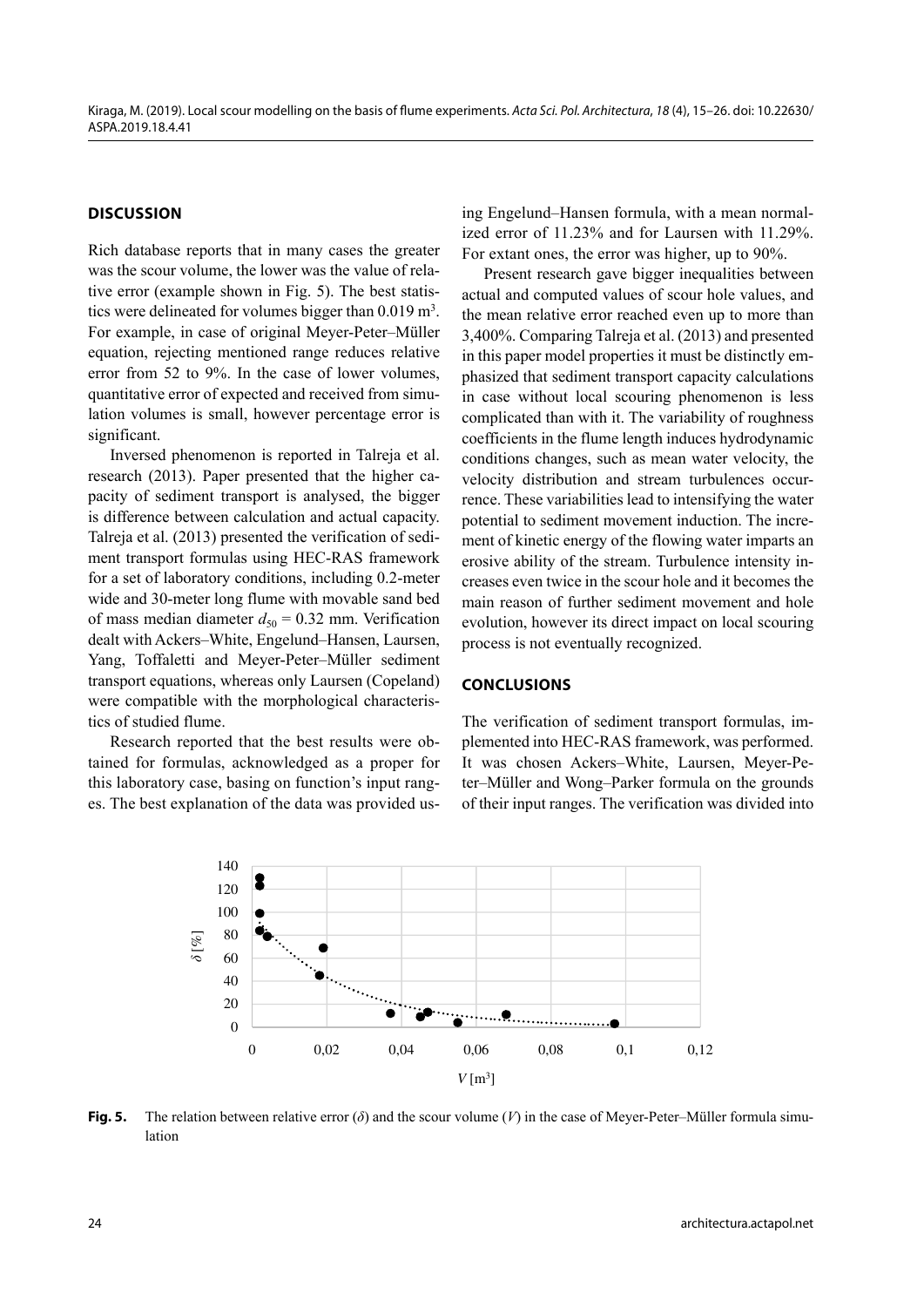three parts. Functions are provided with default parameter values, established by their authors for a specific set of geometric and hydraulic properties (first part), however it is possible to adjust their values to improve the agreement between the model and observations. In the second part, there were empirical equations used to calculate the parameters. The third part contains Monte Carlo sampling technique in the scope of choosing the parameters set, that lead to the best model fit. The subject of comparison was local scour volume and medium local scour depth. Scour hole was formed in the 8.18-meter long laboratory flume with partially sandy bed, preceded by solid bottom, as a result of energy gradient increment due to bed roughness variability.

The main statistic parameter that was the basis for choosing the best agreement between actual and calculated was medium relative error and the comparison was complemented with correlation coefficient, mean squared error and its root. First part of analysis identified Meyer–Peter Müller formula as the best description of laboratory conditions. The second part of identification pointed at Ackers–White formula and Meyer-Peter–Müller with parameters calculated using empirical formulas, with a mean relative error ranging to 199 and 200%, however rejecting the minor scour volumes diminish the error four times in those cases. Despite of high complexity of the process, that present paper deals with, and high errors between actual and calculated scour hole volumes, it was possible to optimize the sediment transport equations parameters in the aim to obtain better data fit. Monte Carlo sampling technique allowed to diminish relative error in any case of verified formula – in presumed groups of parameters, within their physically reasonable ranges, it could be possible to find the better data fit than in case of result of functions with default parameters simulation. To sum up, taking into consideration the main statistic parameter, such as mean relative error for each examined forms of functions, it was claimed that Meyer-Peter–Müller formula describes the most properly laboratory experiment, with parameters, found during Monte Carlo sampling.

The best match between formula and data within the whole experimental series group was obtained with the Meyer-Peter–Müller formula described by parameters, discovered on a way of the Monte Carlo simulation (error was equal to 43%). Also small error (52%) was obtained in the case of Meyer-Peter– –Müller formula in its original form. It could be also highlighted that Wong–Parker formula in its default form gives very satisfactory results in analysed dataset and the relative error was 66% that could be diminished to 47% by Monte Carlo sampling application. The worst results were obtained in the case of Laursen formula (up to 3,445% in its default form, diminished using Monte Carlo sampling to 299%). Therefore it could be stated that Monte Carlo procedure leads to obtain better match of dataset and the formula. Moreover extended studies have to be recommended before generalizing obtained results.

## **REFERENCES**

- Berghout, A. & Meddi, M. (2016). Sediment transport modelling in Wadi Chemora during flood flow events. *Journal of Water and Land Development*, *31*, 23–31. doi: 10.1515/jwld-2016-0033
- Błażejewski, R. (1989). Prognozowanie rozmyć miejscowych gruntów niespoistych poniżej budowli upustowych. Poznań: Wydawnictwo Akademii Rolniczej.
- Breusers, H. C. & Raudkivi, A. J. (1991). *Scouring: Hydraulic Structures Design Manual*. Series AHR Design Manual. Oxfordshire: Taylor & Francis.
- Brunner, G. (2016). *HEC-RAS River Analysis System. Hydraulic Reference Manual*. Version 5.0. US Army Corps of Engineers, Hydrologic Engineering Center.
- Dunn, C., Baker, P. & Fleming, M. (2016). Flood risk management with HEC-WAT and the FRA compute option. *E3S Web of Conferences 7*, *11006*. doi: 10.1051/e3sconf/20160711006
- Ettema, R., Kirkil, G. & Muste, M. (2006). Similitude of large-scale turbulence in experiments on local scour at cylinders. *Journal of Hydraulic Engineering*, *132* (1), 33–40. doi: 10.1061/(asce)0733-9429(2006)132:1(33)
- Gaudio, R. & Marion, A. (2003). Time evolution of scouring downstream of bed sills. *Journal of Hydraulic Research*, *41*, 271–284. doi: 10.1080/00221680309499972
- Gibson, S., Pak, J. H. & Fleming, M. (2010). Modeling watershed and riverine sediment processes with HEC-HMS and HEC-RAS. *Proceedings of the 2010 Watershed Management Conference, Madison, Wisconsin*. doi: 10.1061/41143(394)120
- Graf, W. H. (1998). *Fluvial Hydraulics: Flow and Transport Processes in Channels of Simple Geometry*. Hoboken, NJ: John Wiley & Sons.